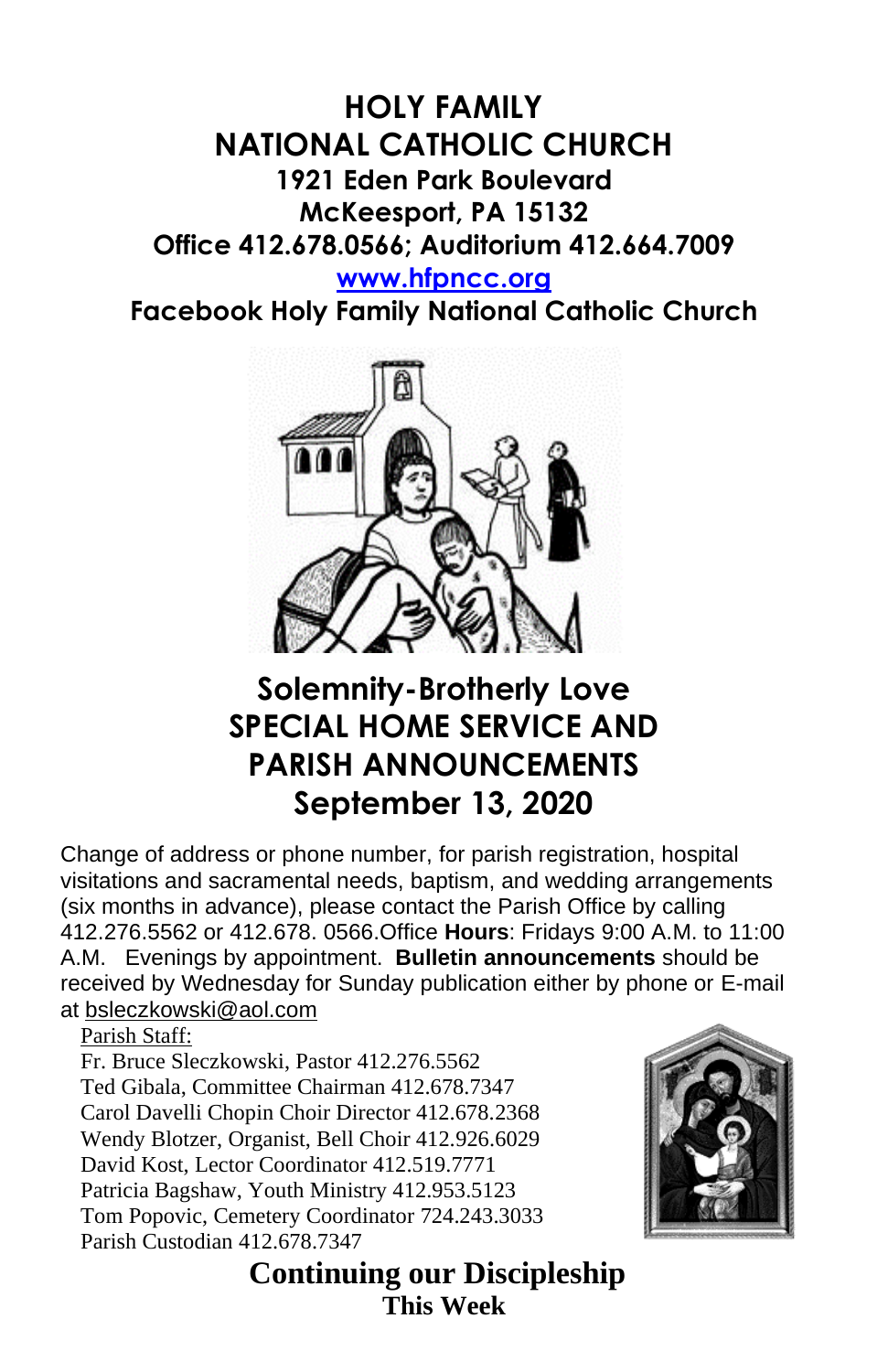### **September 13, 2020 Solemnity Brotherly Love**  Holy Mass 9:00 A.M. **+ Edward Michael Piekielek** (birthday) Int Steffania Piekielek

**Thursday, September 17, 2020** Parish Council Meeting 7:00 P.M.

**September 20, 2020 25th Sunday Ordinary Time** Holy Mass 9:00 A.M. **+Dorothy Misiura** Int Mr. & Mrs. Ted Gibala; **+Ann Yonek** Int Bob & Janet Yonek

#### **Brotherly Love Gospel Word Search**

#### **Consecration of Very Rev. Jaroslaw Ralfalko**

Monday, the Very Rev. Jaroslaw Rafalko will be consecrated as a Bishop of the Church in Scranton, PA. He is assigned as the Diocesan Bishop of the Western Diocese. Keep him in prayer as he assumes the important role as a successor of the Apostles.

| S            | D | N | A | G           | ı | R | B |   | N | LAWYER<br><b>MASTER</b><br><b>INHERIT</b><br><b>ETERNAL</b><br>LIFE<br><b>NEIGHBOUR</b> |
|--------------|---|---|---|-------------|---|---|---|---|---|-----------------------------------------------------------------------------------------|
| R            | U | O | в | н           | G | ı | Е | N | A | <b>BRIGANDS</b><br><b>PRIEST</b><br><b>BEAT</b>                                         |
| Е            | R | E | R | S           | N | D | A | н | R | <b>LEVITE</b><br><b>SAMARITAN</b><br><b>INN</b>                                         |
| т            | E | L | E | $\mathbf v$ |   | т | E | E |   |                                                                                         |
| $\mathsf{s}$ | т | т | Y | P           |   | N | G | R | т |                                                                                         |
| A            | E | S | W | R           | N | п | т |   | A | a.                                                                                      |
| M            | N | A | A |             | B | E | E | т | M |                                                                                         |
| Y            | R | M |   | E           | L | ı | F | R | A |                                                                                         |
| W            | A | L | A | S           |   | R | P |   | S |                                                                                         |
|              |   |   |   |             |   |   |   |   |   |                                                                                         |